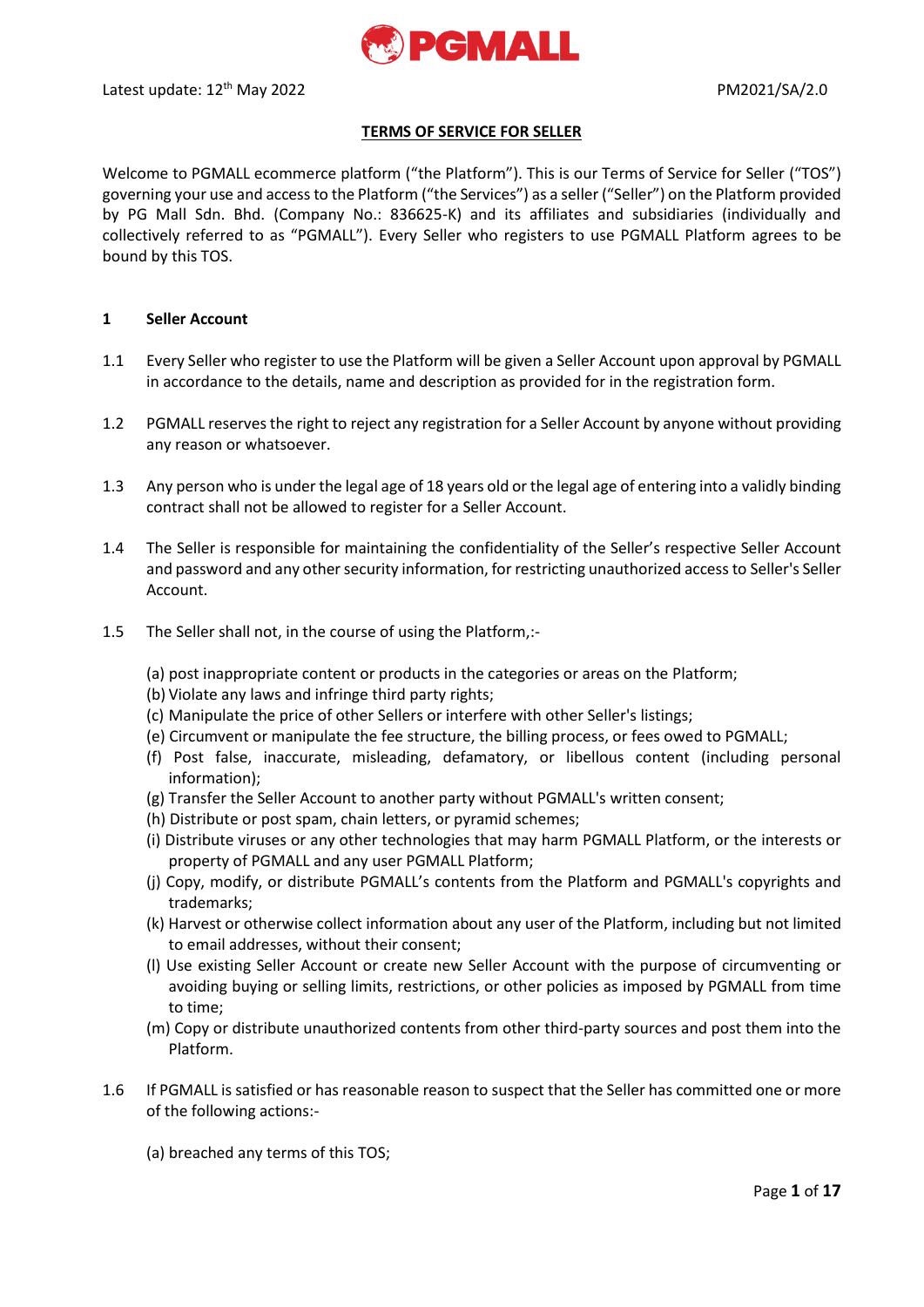

- (b) breached any policies implemented by PGMALL;
- (c) infringed the Intellectual Property Rights of third parties;
- (d) acted fraudulently;
- (e) misuse or abuse any voucher issued in the Platform;
- (f) involved in any transactions that violate any provisions of the law;
- (g) acted in a manner that is detrimental to the interest of PGMALL and any other users on the Platform;

PGMALL shall, without prior notice to the Seller, have the right to, including but not limited to the following actions:-

- (a) suspend, freeze or terminate any Seller Account without notice;
- (b) withhold any, part or all of the Settlement Amount temporarily;
- (c) limit access of to the Seller Account's features;
- (d) product listing cancellation;
- (e) forfeit Sales Payment;
- (f) place limit on Seller Account privileges;
- (g) report to authorities to procure criminal charges;
- (h) initiate civil actions to claim for damages and all other relevant reliefs;

# **2 Transaction Fee**

2.1 PGMALL will charge the Seller a transaction fee for every completed transaction done by the Seller as reflected on the Platform ("Transaction Fee").

### 2.2 Transaction Fee rate by product category shall be as below:-

| <b>Main Category</b>           | <b>Transaction Fee (%)</b> |
|--------------------------------|----------------------------|
| Health & Beauty                | 5                          |
| Kids & Baby                    | 5                          |
| <b>Women's Fashion</b>         | 5                          |
| Men's Fashion                  | 5                          |
| <b>Electronic Devices</b>      | 5                          |
| Electronic Accessories         | 5                          |
| Home Appliances                | 5                          |
| Kitchen & Dining               | 5                          |
| Home & Lifestyle               | 5                          |
| Books & Media                  | 5                          |
| Sports & Travel                | 5                          |
| <b>Groceries &amp; Pets</b>    | 5                          |
| Automotive & Motorbike         | 5                          |
| Gold, Silver & Jewellery       | 5                          |
| <b>E-Tickets/Vouchers</b>      |                            |
| E-Vouchers & Top-up            |                            |
| <b>Admission Tickets</b>       | 10                         |
| Travel Package Malaysia        |                            |
| Accommodations                 |                            |
| <b>Transportation Malaysia</b> |                            |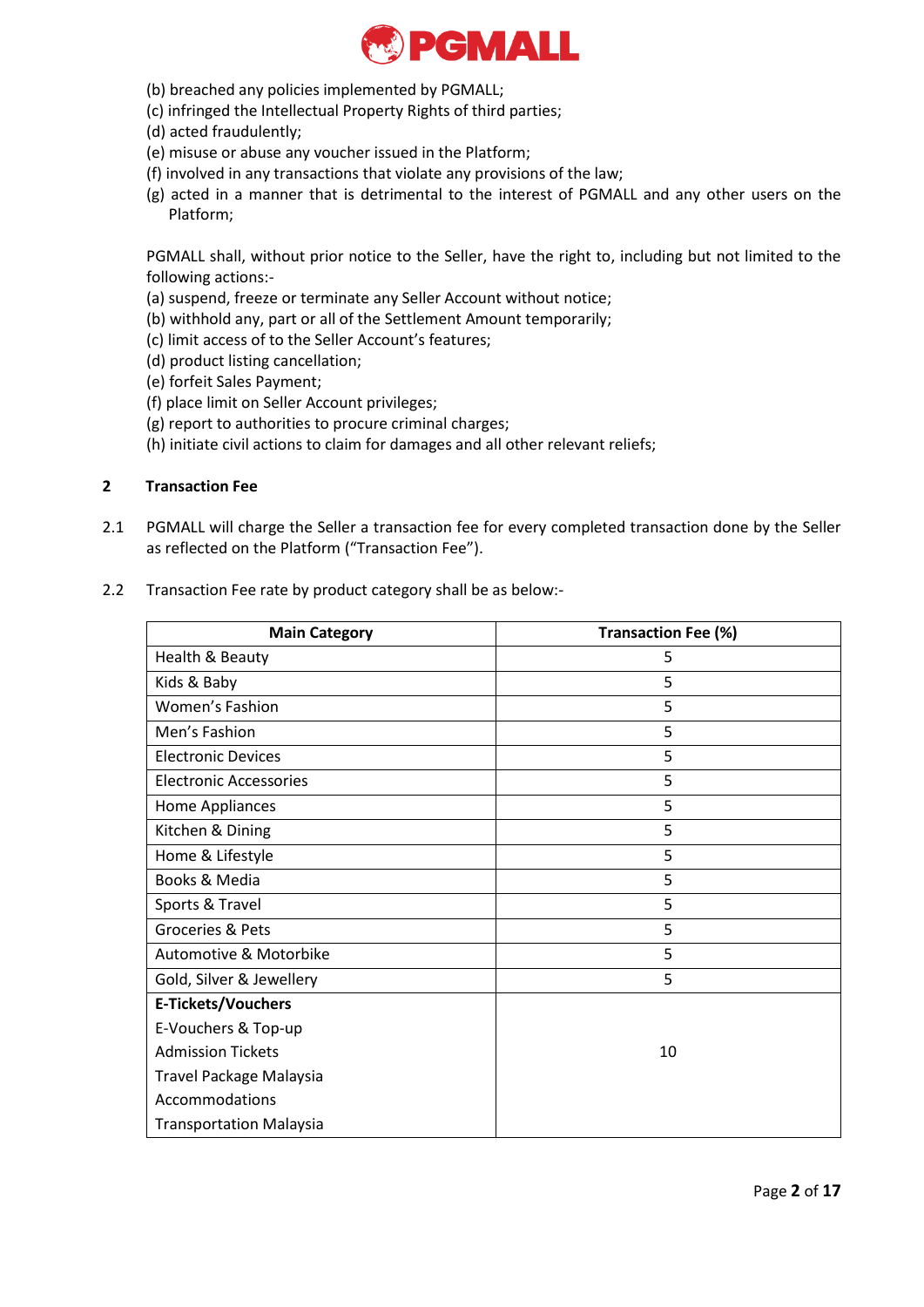

- 2.3 All Transaction Fee shall be exclusive of any sales tax, service tax, and any other duty or taxes that may be imposed by the government ("Tax").
- 2.4 Any such Tax imposed upon the Transaction Fee shall be paid by the Seller to PGMALL over and above the Transaction Fee provided always that PG MALL has complied with the all prevailing and existing tax laws at the material time.
- 2.5 For the avoidance of doubt, Clause 2.3 and 2.4 above shall not be applicable if the Transaction Fee charged by PGMALL do not attract sales tax by virtue of an exemption pursuant to Section 35 of the Sales Tax Act 2018 and/or service tax by virtue of an exemption pursuant to Section 34 of the Service Tax Act 2018 which shall include any of its latest and updated versions.

# **3 Seller's Obligations**

- 3.1 Seller shall properly manage and ensure that relevant information such as the price and the details of products, inventory amount and terms and conditions for sale is updated through the Seller Account page and shall not post inaccurate information.
- 3.2 The price of Products for sale will be determined by Seller at its own discretion. Seller may wish to take into consideration all relevant factors, including but not limited to, Transaction Fee, shipping fee and other fees that may apply. The price of a Product and shipping fee shall include the entire amount to be charged to Shoppers such as Tax, tariffs, etc., if any, and Seller shall not charge Shoppers such amount additionally and separately.
- 3.3 Seller shall pay the shipping cost (if any) to PMALL for the order shipped by PG MALL's preferred delivery company by using PGMALL's corporate account. The Seller acknowledges that the estimated shipping costs prior to shipment are not binding. Seller agrees that it will be liable for the actual shipping costs determined by the delivery company.
- 3.4 Seller shall allow PG MALL, at its discretion, engage in promotional activities for and on behalf of the Seller to induce transactions between Shoppers and Seller by reducing, discounting or refunding the Transaction Fee; by giving free gifts or in any other ways. In no event, such adjustment or discount to Transaction Fee will affect the originally determined Settlement Amount payable to Seller. For the purpose of promoting the sales of Products listed by Seller, PGMALL may, subject to the Seller's consent, post such products, at an adjusted price, on third-party websites, such as portal sites and price comparison sites, and other websites, operated by PG MALL and / or its affiliates. For avoidance of doubt, Seller shall be paid in accordance to price given by the Seller with no deductions or set off on any promotions, discount or refunding by PG MALL on the price and Seller shall first approve the contents and artwork of any usage of Seller's Products, brand, image, business and related identification.
- 3.5 Seller shall not sell any age-restricted products to buyer below the minimum age defined in local laws, including but not limited to: tobacco products, tobacco related accessories including e-cigarettes and alcoholic beverages.

# **4 PGMALL's obligations**

- 4.1 PGMALL shall ensure that all legal provisions and requirements for providing the Platform be complied with.
- 4.2 PGMALL shall on best effort basis take steps to avoid delay in transaction or any disruption to the Platform that may prevent the Shoppers from being able purchase the Products from the Seller.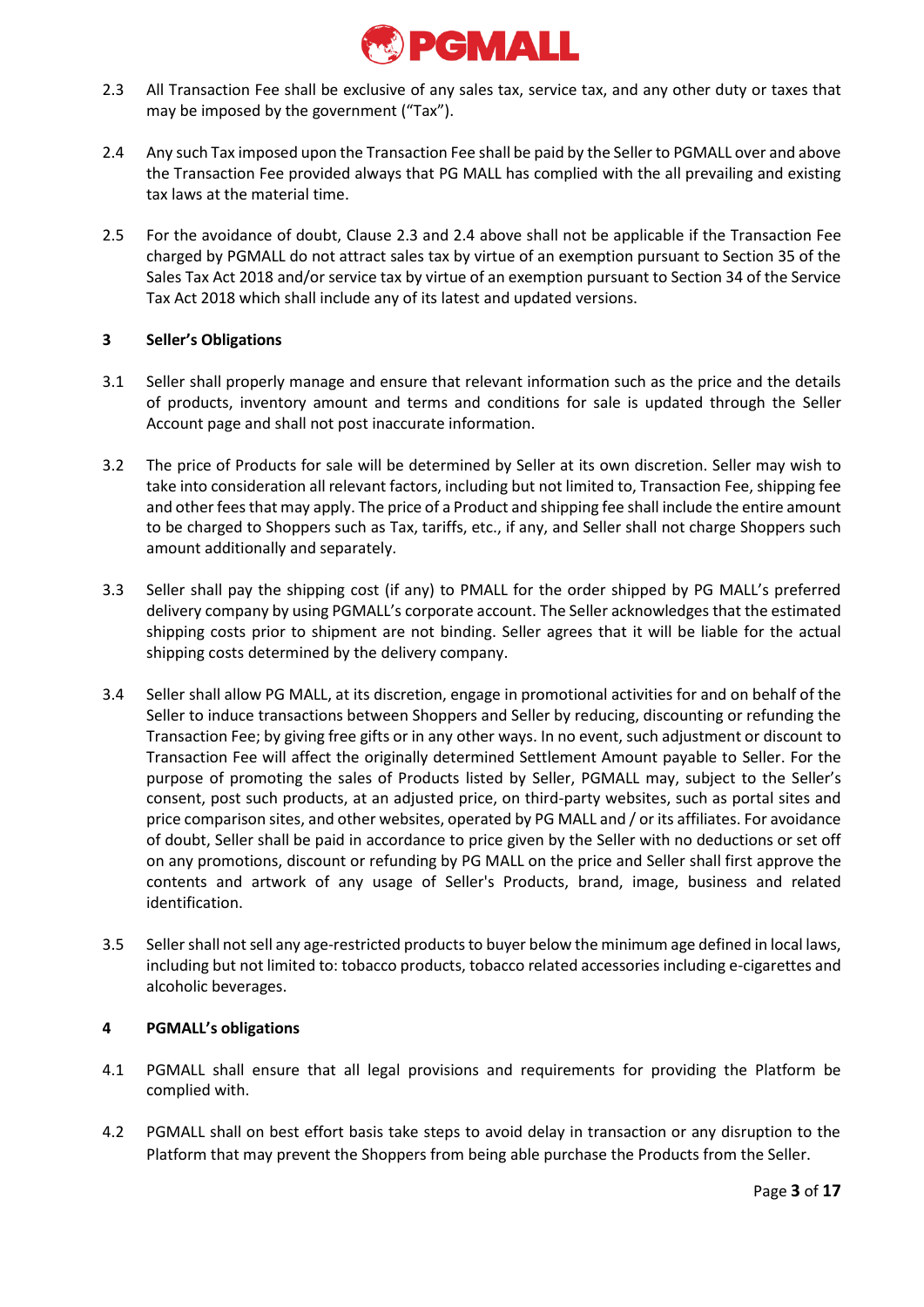

### **5 - Intellectual Property Rights**

- 5.1 Seller shall ensure that all contents including listings, information, specifications, photographs, and products for sale, as supplied or provided by Seller on the Platform do not infringe or violate trade mark rights, patent rights, copyrights, trade names, domain names, portrait rights, design rights, utility models, trade secrets, know-how, confidential information, database rights, software rights, semiconductor and / or circuit layout rights and all various other intellectual property rights subsisting in any part of the world belonging to third parties.
- 5.2 Seller shall also ensure that the use of such Intellectual Property Rights is with the prior, approval or consent of Intellectual Property Rights' owner. Should there be any proven claims of infringement or violation of Intellectual Property Rights made by any third-party against the Seller's use of Intellectual Property Rights on the Platform, PGMALL may at its sole discretion take down the listing, information, specification, photograph of the claimed products and/or any such infringing materials.
- 5.3 For purposes of promoting the Seller's products or services, information regarding products and services provided by Seller on the Platform may be disclosed to PGMALL 's affiliated third parties, including any platform owned by and / or affiliated to such third party, as well as blogs belonging to other Users of the Platform where disclosure of information is by another User on their blog, provided that such disclosure could only be done after Seller has consented to such disclosure and has approved the contents, artwork and information of such disclosure prior to its disclosure.
- 5.4 Seller shall indemnify and hold harmless of PGMALL from all actions, claims and demands which may be instituted or made against the PGMALL arising from the Seller's unauthorised use of Intellectual Property Rights or violation of any applicable intellectual property laws.
- 5.5 Seller shall notify PGMALL as soon as practicable of any complaints or alleged claims of infringement of Intellectual Property Rights by any third party. All losses and costs to PGMALL arising from the infringement of any Intellectual Property Rights by the Seller shall be fully compensated by the Seller.
- 5.6 Parties shall not, during or after the expiry or termination of this TOS, use the other Party's name (a) in or as the whole or part of its own trademarks, domain names and / or trade names; (b) in a manner which may be confusing, misleading and / or deceptive; and (c) in a manner that disparages the other Party.
- 5.7 Parties agree that this TOS does not give rise to one Party having any legal or beneficial rights, title, interest or claim to Intellectual Property Rights of the other Party. At all times, the Intellectual Property Rights and in particular, brand names of each Party remain the sole properties of that Party.

#### **6 Product**

- 6.1 Seller shall submit all new Product for PGMALL's Product Verification Panel ("Panel") to review and approve for online display on the Platform. After Seller has submitted the new Product, the Panel shall respond to the Seller within two (2) business days. If the submission has been approved by the Panel, PGMALL shall display the Seller's Product and to publish on the Platform as directed by Seller. If the request is rejected by the Panel, Seller has to make the necessary amendments or adjustments and resubmit the same for approval.
- 6.2 Seller warrants as follows:
	- a) that the Product listed on the Platform is genuine, authorized, legitimate, does not infringe the Intellectual Property Rights of any third party, and does not violate any applicable and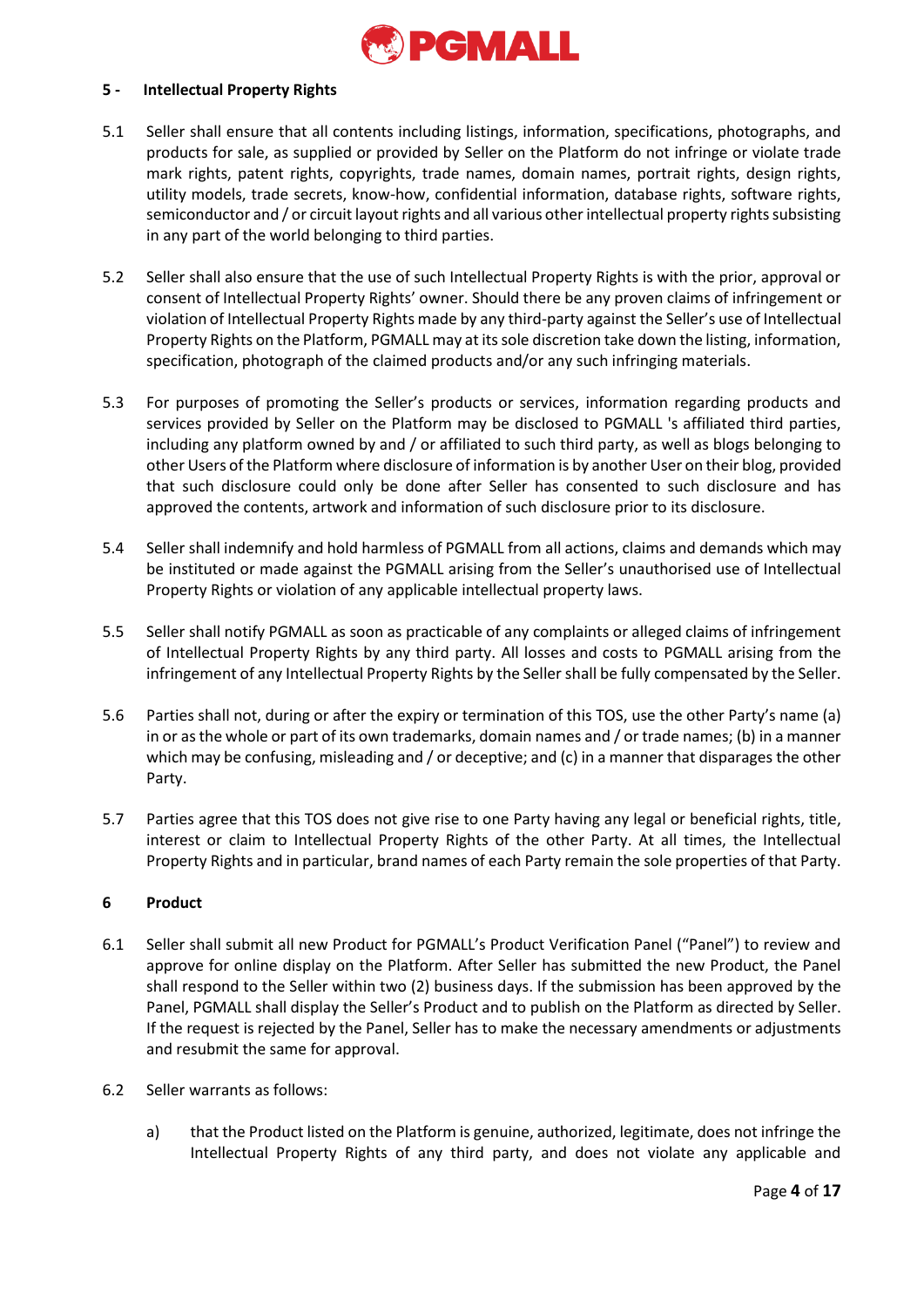

prevailing laws. Seller shall furnish evidence upon request to prove that Seller is the owner and / or is allowed , permitted and / or authorized to use Intellectual Property Rights embedded in or used in conjunction with the Product listed on the Platform.

- b) that the postings of the Products sold on the Platform are in compliance with all applicable Malaysian laws, including and not limited to the Consumer Protection Act 1999, Food Act 1983 and the Sale of Drugs Act 1952. Seller shall upon request, furnish evidence such as a copy of the relevant certificate or license issued under Malaysian laws, given that Seller possesses the requisite certificate or license. Refer to Appendix 1 for list of prohibited and restricted items, which may be updated from time to time.
- c) that the postings of the Products sold on the Platform are in compliance with applicable advertising standards in Malaysia. Seller shall, where required by applicable laws and regulations, immediately furnish evidence that it has complied with the relevant requirements, such as a copy of the relevant certificate or license issued by the standards body.
- 6.3 If the Seller violates any of its warranty as provided herein and such violation is not remedied within thirty (30) days of Seller's receipt of written notice thereof from PGMALL, PGMALL may cease all kinds of advertisement listing, information, specifications, photographs, and / or announcement with regards to Seller along with the Product related to Seller's Seller Account and exercise any of the rights provided in Clause 1.6.

# **7 Order Fulfilment**

- 7.1 Upon receipt of the payment from the Shoppers, Seller will receive an auto generated email notification to process the order(s). Seller shall take necessary actions to ensure delivery within Days to Ship. Should the Seller failed to do so without prior written approval from PGMALL, PGMALL shall be entitled to cancel the order on behalf Seller after seven (7) days from the day payment is received from the Shoppers. PGMALL shall impose a cancellation administration fee in the amount equivalent to 5% of the order amount excluding shipping fees on the Seller for every transaction cancelled by PGMALL pursuant to this clause or failure by the Seller to fulfil delivery of the order within Days to Ship.
- 7.2 Seller shall ship and enter delivery information including the name of the delivery company, the tracking number, and other particulars pertaining to the order through the Platform within Days to Ship (DTS), excluding pre-order and cross border orders. Before the Product is shipped, Shopper is given the chance to cancel order with Seller's approval. If the Seller fails to ship out the Product after Days to Ship (DTS), PGMALL may cancel the transaction before the Product has been shipped. PGMALL shall not be responsible or liable for any losses or damages to the corresponding Seller due to such cancellation, provided that PG MALL, its representatives or related personnel has not contributed to such delay.
- 7.3 Seller shall take all reasonable actions to ensure the Shopper receives the Product within the time period (Shipment Estimated Time Arrival) specified on the Product detail page. If Seller fails to deliver the Product within such period or the Product was not received by the Shopper due to, reasons not attributable to the Shopper but due to the Seller's negligence, act or omission, such as delivering to wrong address, the Seller shall bear all liabilities relating thereto.

# **8 Cancellation, Exchange, Return, and Refund**

8.1 Shoppers may cancel the purchase at any time before the Product shows "Shipped" status. Once the purchased Product shows "Shipped" status, cancellation will be subjected to Seller's and PGMALL's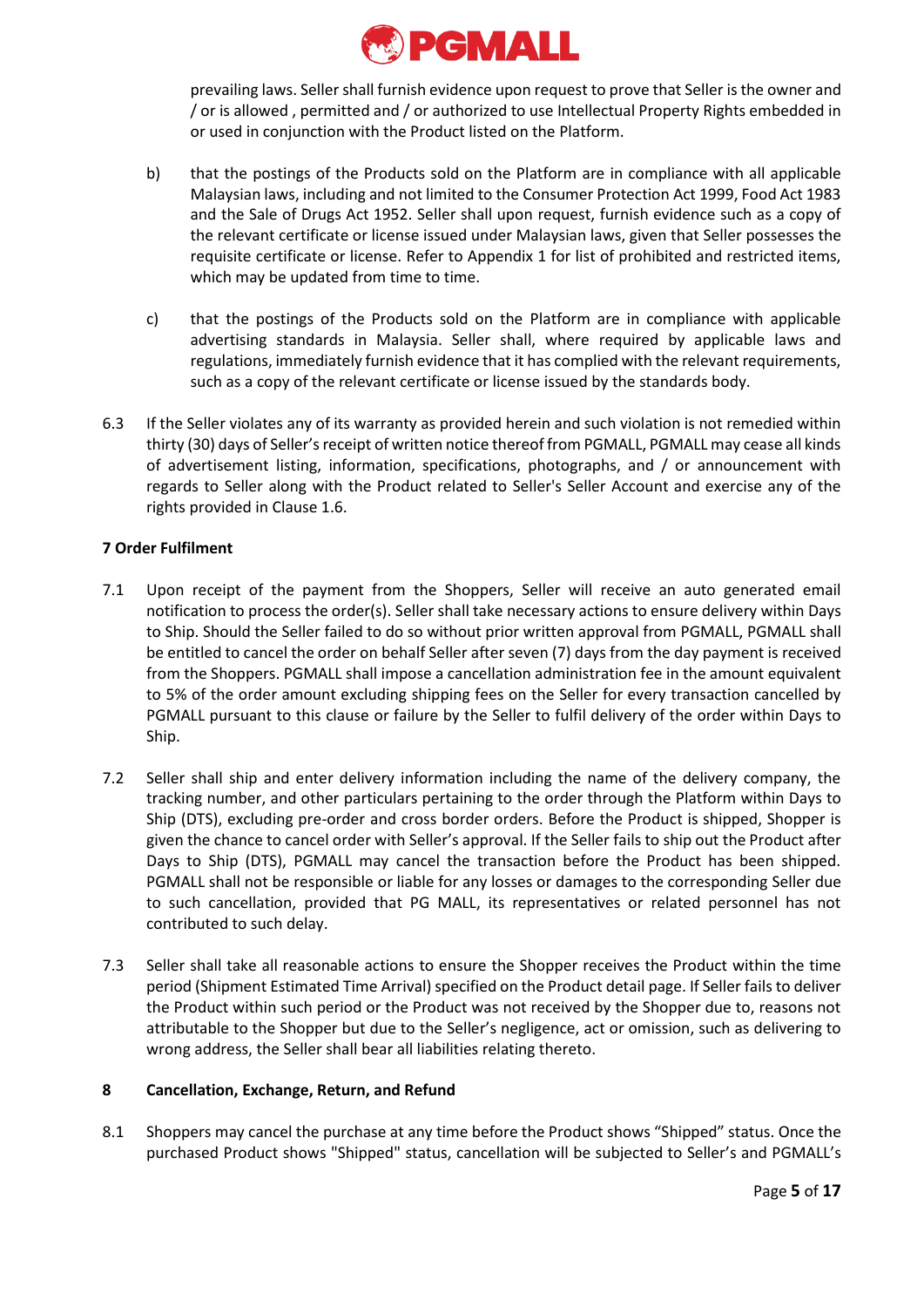

approval. In the event there is conflict as to the decision to allow or reject such cancellation, PGMALL's decision shall prevail. Shoppers may report non-arrival, request for the return, or exchange of the Product at any time within Order Finalization Period (OFP). Order Finalization Period (OFP) ends at 24 hours after Shipment Estimated Time Arrival, which is determined by Seller.

- 8.2 With respect to a return-related matters, Seller is required to provide goods return address and contact on any Product sold. Seller agrees to handle all goods return issue and PGMALL shall not serve as handling agent.
- 8.3 After receiving returns-exchange requests from Shoppers, Seller must respond with either approval or rejection within two (2) business days. Should the Seller failed to do so, PGMALL may assume that the Seller has accepted the Shopper's request and shall automatically proceed with the refunds. Once the request for returns-exchange has been followed up by the Seller and the Seller has received the Products returned by the Shopper, Seller shall verify the conditions of returned goods and confirm the returns-exchange is successful. However, in the case where the Seller wishes to dispute Shopper's return of the Products and request for refunds, or exchange, PGMALL may postpone the refunds upon the Seller's requests with evidence on reasonable reason.
- 8.4 Returns costs shall be borne by the party attributable to the returns request, such as:
	- a. Shopper, where the return is due to his / her action, omission and/or change of mind; and
	- b. Seller, where the return is due to the defects in the Product, delivery delay by Seller, and / or delivery of the wrong or different product.
- 8.5 For exchange of the Product(s) due to defects in the Product or delivery of wrong Product, the Shopper must return the Product to the Seller. The Seller will deliver the replacement Product to the Shopper after the Seller receives the returned Product. Seller is obligated to use delivery company that provides tracking system and Seller must inform the new tracking number to the Shopper. For exchange of the Product(s) due to the Shopper's change of his / her mind, the exchange must be preapproved by the Seller and re-delivery charges will be completely borne by the Shopper. The redelivery payment charges must be paid by the Shopper to the Seller after the Seller agrees to exchange the Product(s) and Seller has received the return Product(s) from the Shopper.

# **9 Settlement**

- 9.1 Seller shall submit the Seller's business identification information such as a copy of business licenses or company documents, business representative's identity document (My Kad/Passport), and any other required supporting documents by PG MALL, evidencing that the bank account is owned by and in the name of the Seller.
- 9.2 The amount payable by PG MALL to the Seller for successful sale on the Platform ("Settlement Amount") shall be calculated and directly transferred to Seller's registered Bank Account within ten (10) business days after the Order Finalization Period ends.
- 9.3 The Settlement Amount shall be paid in the following manner:
	- a) For all orders where the status have been updated to "Shipment Received" between  $6<sup>th</sup>$  day to the 20<sup>th</sup> day of the same calendar month, the Settlement Amount shall be paid to the Seller on the 1<sup>st</sup> day of the following calendar month;
	- (b) For all others where the status have been updated to "Shipment Received" between the  $21^{st}$ day of a calendar month to the 5<sup>th</sup> day of the next calendar month, the Settlement Amount shall be paid to the Seller on immediate following the 16<sup>th</sup> day of the calendar month.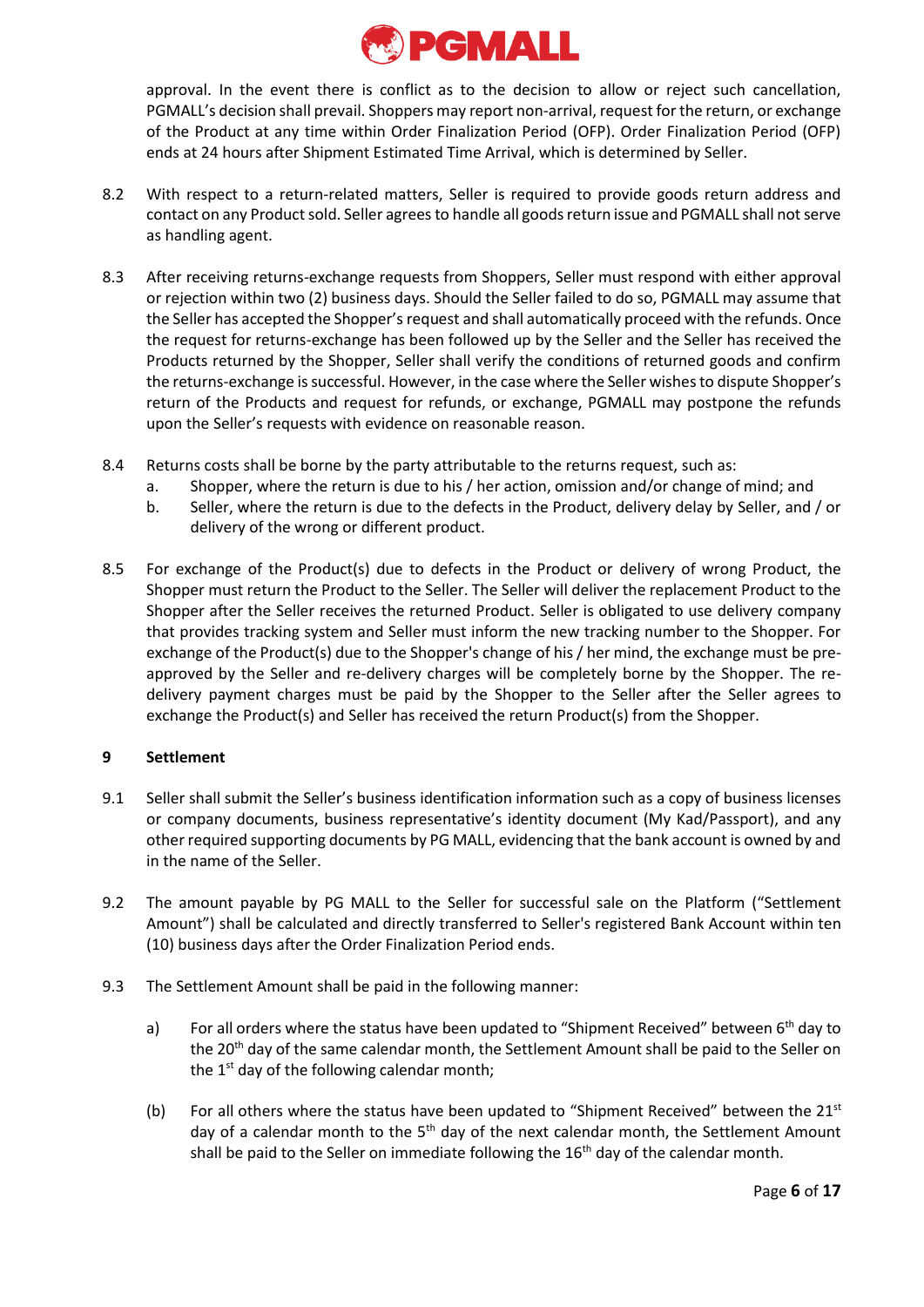

#### **10 Privacy or Personal Data Protection**

- 10.1 PGMALL views protection of Shoppers' and Sellers' privacy as a very important community principle. User information is stored and processed on computers protected by physical as well as technological security devices.
- 10.2 PGMALL does not sell or lease-out Seller's personal information to third parties for marketing or business reviews purposes without consent from the Seller. Usage of Seller information will be limited to purposes as described herein. Seller can access and modify the information provided to PGMALL and choose not to receive certain communications by signing-in to Seller's account in the Platform.
- 10.3 If PGMALL has reason to believe that any Seller is in breach of any of the terms of this TOS, PG MALL reserves the right to cooperate fully with governmental authorities in the investigation of any potential or ongoing criminal or civil wrongdoing. Further, PG MALL may disclose the Seller's identity and contact information, or such other transaction-related data if requested by a government or law enforcement body as a result of a subpoena or other legal action. PGMALL shall not be liable for damages or results arising from such disclosure, and the Seller(s) agrees not to bring an action or claim against PGMALL for such disclosure.
- 10.4 By agreeing to this TOS, the Seller consents that the personal information collected will be processed in accordance with the privacy policy and the data protection laws of Malaysia.
- 10.5 PGMALL hereby represents, warrants and undertakes to fully comply with the provisions of the Personal Data Protection Act 2010 of Malaysia ("the Act") and any other laws applicable to the processing (as defined in the Act) of any information in respect of commercial transaction, that relates directly or indirectly to an individual who is identified or identifiable from that information or from that and any other information in the possession of PGMALL in connection with this TOS, including any sensitive personal data and expression of opinion about such individual ("Personal Data").
- 10.6 PGMALL agrees to process the Personal Data to which this TOS applies in accordance with the terms and conditions set out in this TOS, and in particular PGMALL agrees that it shall:

(a) collect Personal Data from individuals and/or third parties pursuant to its obligations under this TOS, PGMALL undertakes and warrants that it shall, as far as practicable, ensure that appropriate consents in accordance with all applicable laws, including without limitation the Act, have been obtained from the individuals and/or third parties, and that proof of such consents shall be produced by PGMALL upon reasonable request by the Seller;

(b) process the Personal Data at all times in accordance with the Act and solely for the purposes of fulfilling its obligations under this TOS and in the manner specified from time to time by the Seller in writing and for no other purpose or in any manner except with the express prior written consent of the Seller;

(c) in a manner consistent with the Act and with any guidance issued by the Personal Data Protection Commissioner, put appropriate technical and operational processes and procedures in place to safeguard against unauthorised or unlawful processing of the Personal Data and protect the security, integrity, confidentiality of the Personal Data and will not permit any unauthorised access to, or use, disclosure, publication or dissemination of, the Personal Data, PGMALL will use the same degree of care and scrutiny as PGMALL use and to protect and secure its own Personal Data, but in no event will PGMALL use less than a commercially reasonable degree of care;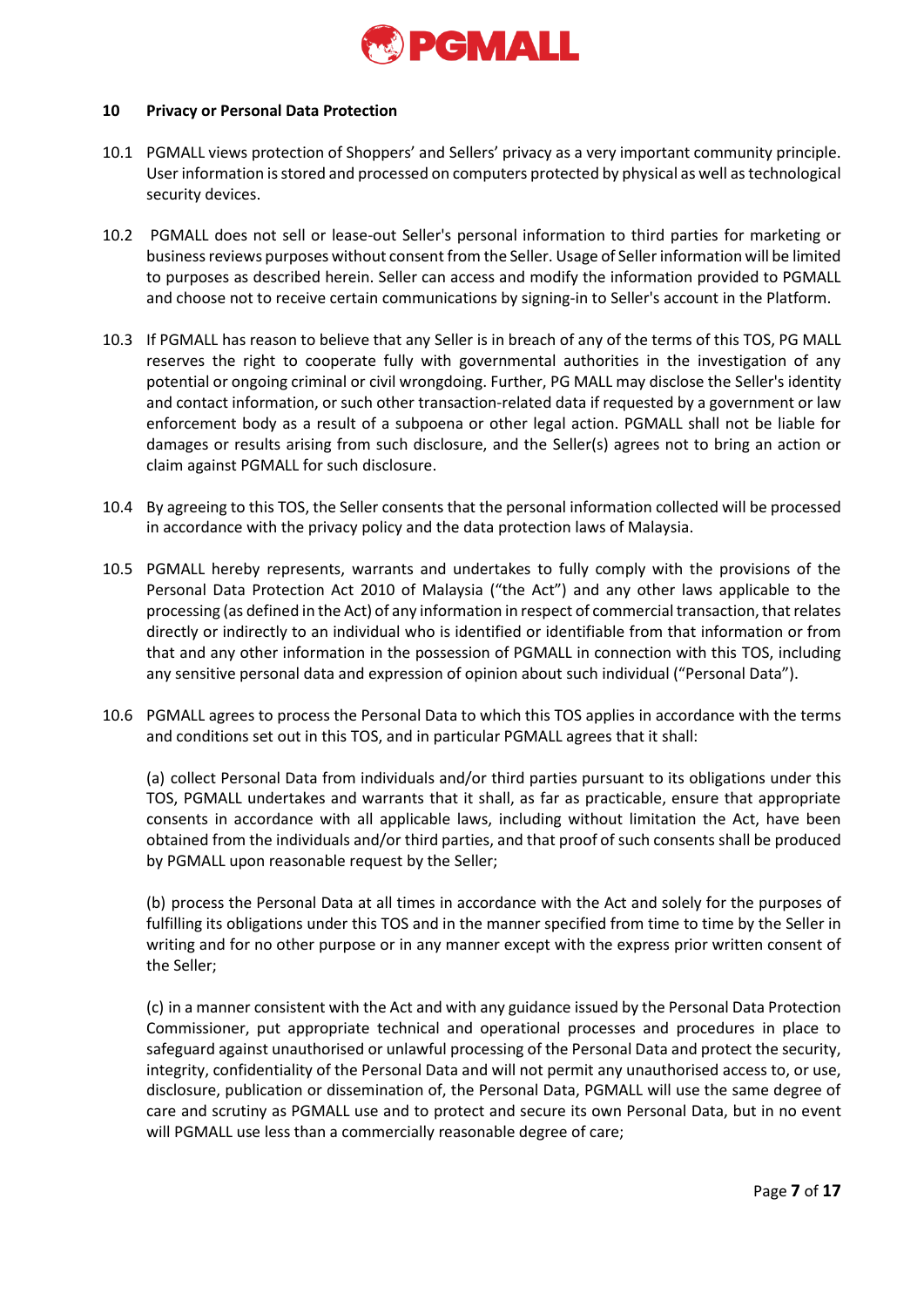

(d) ensure that PGMALL's personnel (namely employees, representatives, agents and/or subcontractors) are made aware of and are trained in, its obligations under this TOS with regard to the security, handling and protection of the Personal Data and PG MALL shall warrant that all its personnel comply with the Act and prevent any collections, uses or disclosures of Personal Data that may cause PGMALL, directly or indirectly, to violate its obligations under the Act;

(e) except in response to a valid court order, to the extent legally required in response to a request from a law enforcement agency or in order to comply with applicable laws or strictly for the purposes of executing its obligations under this TOS, PGMALL shall not, without the written authority of the Seller and in any such cases only to the minimum extent required, disclose to any third party any Personal Data which has been obtained by it in accordance with the terms and conditions of this TOS. PGMALL shall immediately notify the Seller when it becomes aware that a disclosure of Personal Data may be required in order to comply with applicable laws;

(f) to the extent that PGMALL transfers Personal Data out of Malaysia in accordance with the terms and conditions of this TOS, such transfer shall not be effected without prior written approval of the Seller and subject to any further terms and conditions which the Seller may choose to impose upon PGMALL at the Seller's sole discretion;

(g) if PGMALL receives any complaint, notice or communication which relates directly or indirectly to the processing of Personal Data or to either Party's compliance with the Act, PGMALL shall immediately notify the Seller and it shall provide the Seller with full co-operation and assistance in relation to any complaints, notice and communications;

(h) in the event of the exercise by Data Subject (as defined in the Act) of any of their rights under the Act in relation to the Personal Data, PGMALL to inform the Seller as soon as possible, and PGMALL further agrees to assist the Seller with all the Data Subject information requests which may be received from any Data Subject in relation to any Personal Data;

(i) in the event of breach of the security of PGMALL's system, servers and/or facilities, or any unauthorised access to, or use and/or disclosure of, the Personal Data ("Security Breach"), while in PGMALL's possession, PGMALL will promptly notify the Seller after PGMALL first learn of or discover the Security Breach.

(j) in the event of a Security Breach, PGMALL will:

i. use its best efforts to mitigate any harmful effect(s) of the Security Breach;

ii. use commercially reasonable efforts to make available sufficient resources and data for the Seller to determine the full impact and root cause of the Security Breach;

iii. fully co-operate with the Seller in investigating the cause(s) of the Security Breach and in providing notice to affected individuals and/or appropriate legal and/or regulatory agencies, as required by the laws; and

(k) allow its data processing facilities, procedures and documentation to be submitted for scrutiny by the Seller or its representatives in order to ascertain compliance with the terms of this TOS.

10.7 PG MALL shall only retain Personal Data for as long as is reasonably necessary for the purposes for which it is disclosed to PG MALL. Following such time, PG MALL shall return or destroy any Personal Data that it has received from the Seller. At the Seller's request, PG MALL shall forthwith provide the Seller with a statutory declaration, sworn by an officer or director of PG MALL, certifying whether its obligations under this clause have been fulfilled.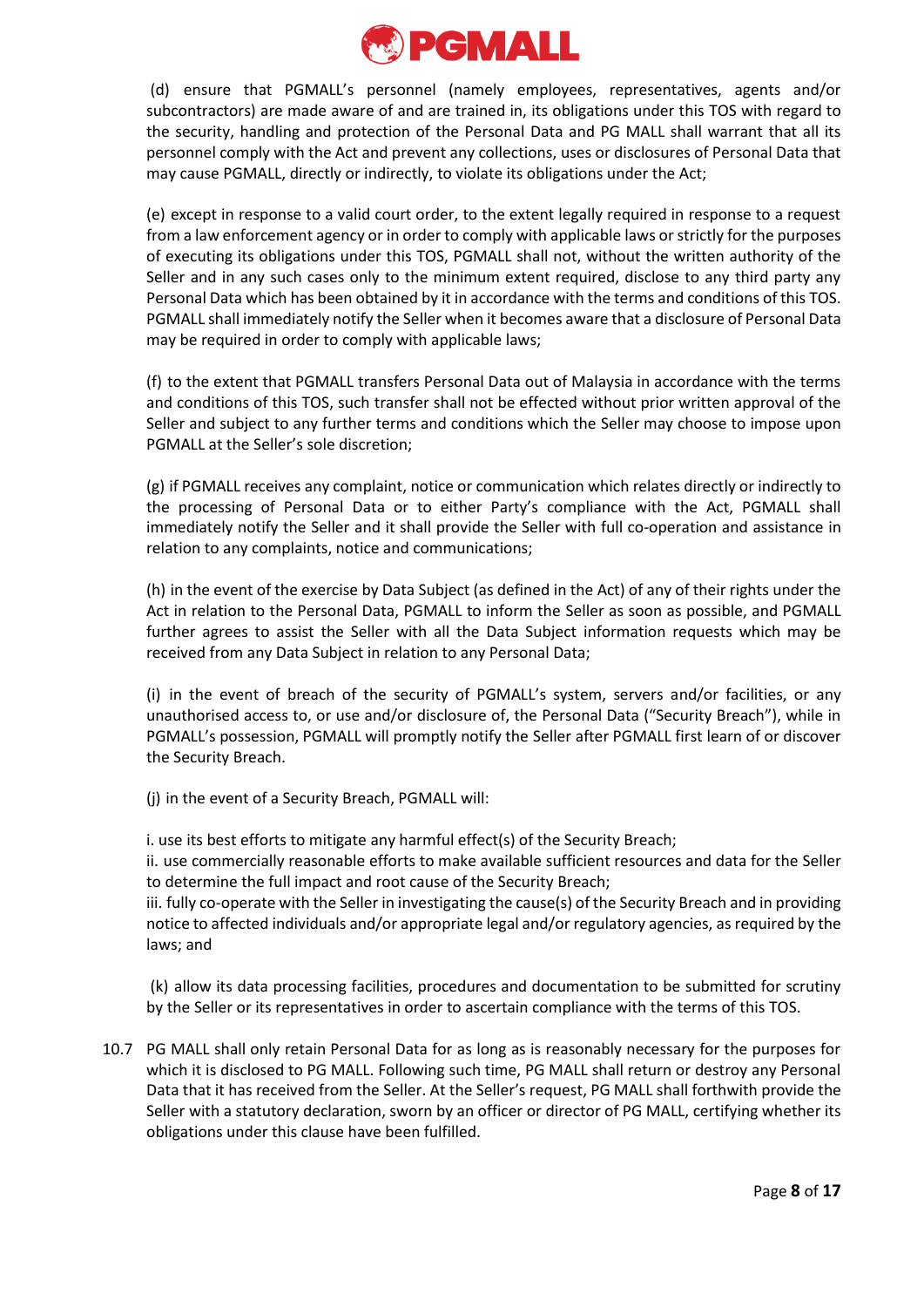

10.8 Notwithstanding any term in this TOS, both Parties hereto agree to submit and adhere to the privacy laws of Malaysia governed by the Act and any other relevant statute or regulation and this shall accordingly extend to any re-enactment, modification or amendment thereto.

## **11 Content**

- 11.1 Seller may post reviews, comments, photos and other content; and also submit suggestions, ideas, comments, questions, or other information, so long as the content is not illegal, obscene, threatening, defamatory, invasive of privacy, infringing of intellectual property rights, or otherwise injurious to third parties or objectionable and does not consist of or contain software viruses, political campaigning, commercial solicitation, chain letters, mass mailings or any form of "spam." Seller may not use a false e-mail address, impersonate any person or entity, or otherwise mislead as to the origin or other content. PGMALL reserves the right, but not the obligation, to remove or edit reviews of such content, but does not regularly review posted content.
- 11.2 Subject to the Seller's consent, PGMALL is granted a non- exclusive, royalty-free, and fully sublicensable right to use, reproduce, modify, adapt, publish, translate, create derivative works from, distribute, and display such content posted by the Sellers throughout the world in any media for the purpose of this TOS. PGMALL is granted the right to use the name that the Seller submitted in connection with such content, provided that the Seller has approved such content, artwork and information prior to its public display by PGMALL. Seller warrants that the Seller owns or otherwise controls all of the rights to the corresponding contents posted in the Platform; that the content is accurate; and that use of the content supplied does not violate any of the terms of this TOS or such other policies implemented by PGMALL on the Platform and will not cause injury to any person or entity. PGMALL has the right but not the obligation to monitor and edit any activity or content.

### **12 Other Businesses**

- 12.1 PGMALL and Seller's engagement herein is on a non-exclusive basis. Parties other than PGMALL may, operate stores, provide services, sell products or list advertisement on the Platform and the Platform may link to any other platform of affiliated companies and on certain other companies. PGMALL is not responsible for examining or evaluating, and also does not provide any representations or warranties on the Products or businesses or individuals or the contents of their platform. PGMALL does not assume any responsibility or liability for the actions, Product and contents of any such affiliated companies and any other third parties.
- 12.2 PGMALL is allowed at its own cost participate in digital advertisement at all Seller's retail outlet nationwide in Malaysia as approved by Seller. Parties shall properly manage and ensure that relevant information such as the price and the details of products, and terms and conditions for sales is updated. Seller shall approve the outlet, the designated area in the outlet, the art work and all relevant contents of the advertisement prior to its publication. PGMALL shall furnish Seller with all valid licenses, approvals, consents and relevant documentations pertaining to the advertisement and PGMALL shall adhere to all of Seller's policies and rules towards the installation, maintenance, removal, transfer and all relevant matters concerning the advertisement.

# **13 Access and Interference**

The Platform may contain robot exclusion headers. Much of the information on the sites is updated on a real-time basis and is proprietary or is licensed to PGMALL by the Platform Users or third parties. Seller agrees not to use any robot, spider, scraper or other automated means to access the Platform for any purpose without the prior written permission from PGMALL. Additionally, Seller agrees that it will not: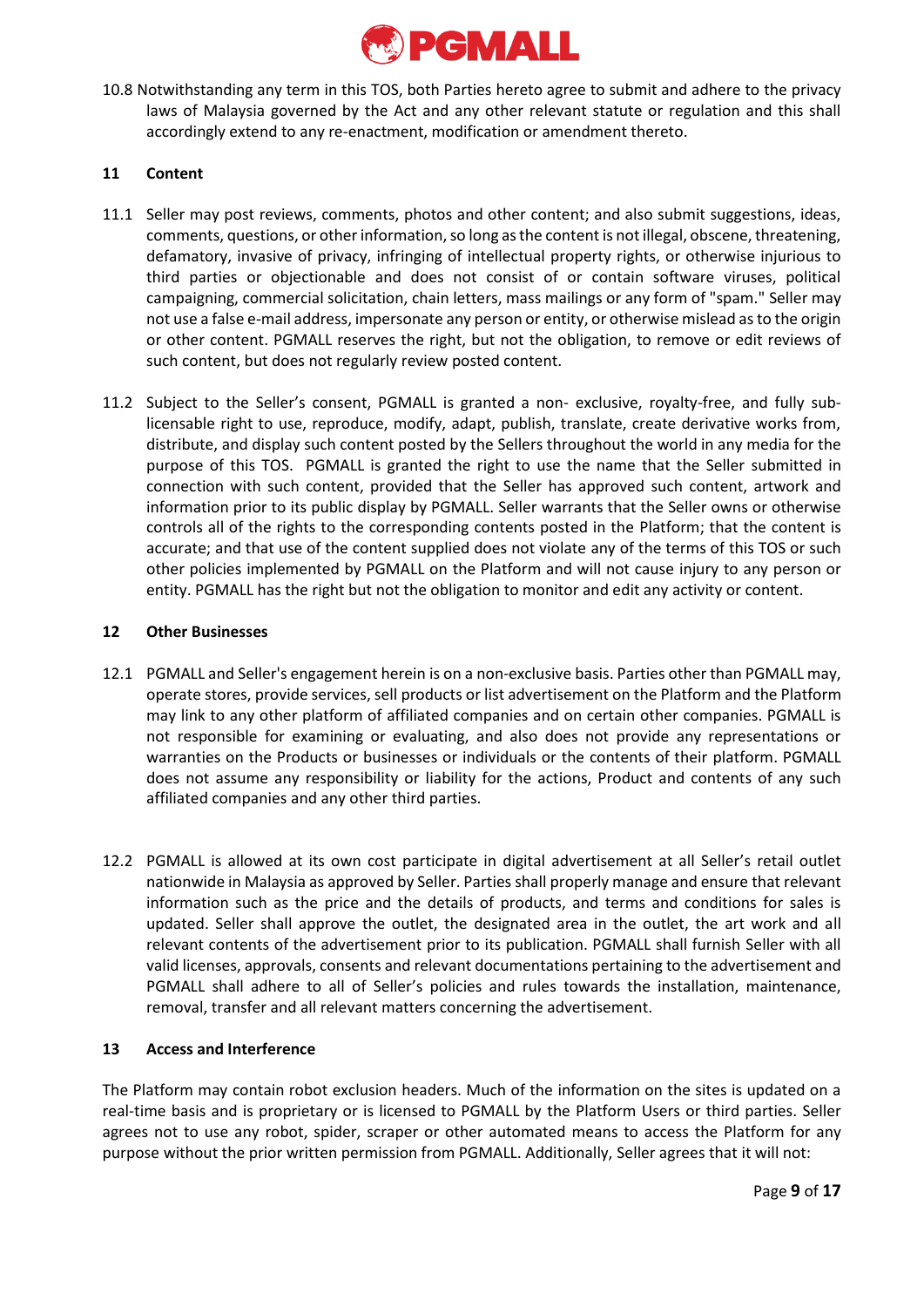

- a) take any action that imposes or may impose, an unreasonable or disproportionately large load on the Platform's infrastructure;
- b) copy, reproduce, modify, create derivative works from, distribute, or publicly display any content, except for Seller's own information, from the Platform without the prior written permission of PGMALL;
- c) Interfere or attempt to interfere with the proper working of the Platform or any activities conducted on the Platform; or
- d) Bypass PGMALL robot exclusion headers or other measures PG MALL may use to prevent or restrict access to the Platform.

# **14 Indemnity**

14.1 Seller shall indemnify, defend and hold PGMALL and its shareholders, directors, officers, employees, agents, affiliates, employees, agents, officers and representatives harmless from any costs, claims, losses, fines, penalties, settlement, damages (either to property or body injury) and/or expenses (including but not limited to all dispute resolution expenses, attorney fees) incurred or suffered by PGMALL attributed by the Seller and/or arising out of any transaction made on the Platform, use or misuse of the Platform, breach of any laws or infringement of any third party rights, any breach by the Seller its obligations under this TOS, provided that the breach is not contributed by the PG MALL, its representatives or its related personnel.

#### **15 Disclaimer**

- 15.1 PGMALL shall not be responsible for other Users' content, actions or inactions, or Product listed by other sellers, including content posted by such seller. Seller acknowledges that PGMALL and the Platform are not a traditional online shopping service provider or auctioneer. Instead, PGMALL and the Platform provide an electronic marketplace for Shoppers and Seller to carry out transactions between Shoppers and Seller. PGMALL is only responsible for operating and managing the Platform and making reasonable efforts in order to maintain efficient services on the Platform. PGMALL and the Platform are not involved in the actual transaction between Shoppers and Seller.
- 15.2 PGMALL shall not be responsible for :-

(a) unauthorized access to or alteration of Seller's transmissions or data, any material or data sent or received or not sent or received, or any transactions entered into through the Platform (b) any threatening, defamatory, obscene, offensive or illegal content or conduct of any other party or any infringement of another right, including Intellectual Property Rights. (c)any content sent using the communication services and / or included in the Platform by any third party.

15.3 PGMALL and the Platform have no control over and do not guarantee the quality, safety or legality of products advertised, the truth or accuracy of Users' content or listings, the ability of Seller to sell products to Shoppers, the ability of Shoppers to pay for Product, or that a Shopper or Seller will actually complete a transaction. PGMALL and the Platform do not transfer legal ownership of products from Seller to the Shopper. Unless Shoppers and Seller agree otherwise, the Shopper will become the Product's lawful owner upon physical receipt of the Product from the Seller. PG MALL cannot guarantee continuous or secured access to its services, and operation of the Platform may be interfered with by numerous factors out of PGMALL's control and PGMALL shall not be liable for any delay in transaction, any disruption to the Platform that is capable of preventing the Shoppers to purchase the Products.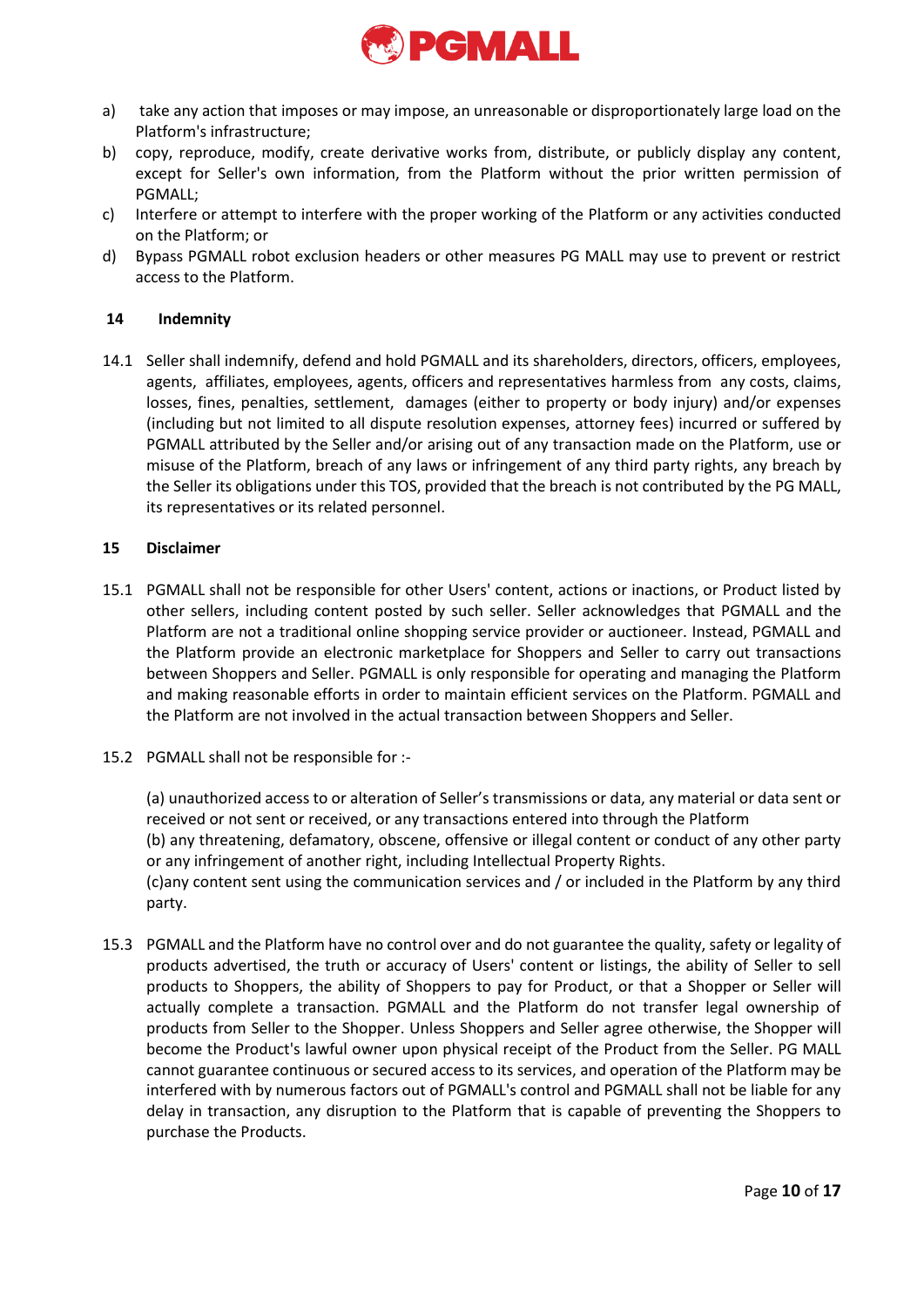

- 15.4 Accordingly, to the extent that is legally permitted, PGMALL is not liable for any loss of money, goodwill, or reputation, or any special, indirect, or consequential damages arising out of Seller's negligent use of the Platform. All materials, information, software and other content on the Platform is on "as is" basis without warranty or conditions of any kind, express or whether implied, including, but not limited to, the implied warranties or conditions of merchantability and fitness for a particular purpose, title, non-infringement, security or accuracy. PGMALL has made reasonable efforts to post current and accurate information on the Platform; however, PGMALL assumes no responsibility for any errors, inaccuracies or omissions whatsoever in the information provided by the Seller on the Platform. Under no circumstances will PGMALL be liable for any loss or damage to the Shoppers caused by reliance on information provided by the Seller and obtained through the Platform.
- 15.5 In furtherance to the above, PGMALL shall not, to the full extent permitted by the law and in the absence of any gross negligent and/or wilful act PGMALL, be liable to the Seller in contract, tort or otherwise for any loss of revenue, opportunity, goodwill, reputation or any type of special indirect or consequential loss.
- 15.6 In no event shall PGMALL be liable for any consequential damages of any kind, including those resulting from: (1) Reliance on the materials presented, (2) Costs of replacement Products, (3) Loss of use, data or profits, (4) Delays or business interruptions, and (5) The use of, or inability to use the Platform, whether or not PGMALL has been advised of the possibility of such damages, provided that PGMALL, its representatives or related personnel has not contributed to such damages.

### **16 Limitation of Liability**

16.1 Nothwithstanding Clause 15 above, if PGMALL is nevertheless found liable to the Seller to the extent permitted by applicable laws, the aggregate liability of PGMALL and its affiliates and its shareholders, directors, officers, employees, agents, affiliates, employees, agents, officers and representatives towards the Seller or anyone claiming through the Seller for all claims arising from contract, tort or equity or any other causes of action shall not exceed RINGGIT MALAYSIA THREE HUNDRED (RM300.00) ONLY.

# **17 Termination**

- 17.1 The Services provided by PGMALL pursuant to this TOS may be terminated forthwith by either Party by giving written notice in any of following events:
	- a) If Seller's Seller Account is terminated by PGMALL for whatever reason;
	- b) If the other Party is in breach of any of the Terms and Conditions of this TOS and/or the related Policies imposed by PGMALL from time to time and fails to remedy the same within 60 (sixty) calendar days from the other Party's notice in writing; or
	- c) If either Party is unable to pay its debts or a petition for winding up is presented or it goes into liquidation or judicial management or compounds with its creditors or a receiver generally is appointed over all or any part of its assets or suffers any execution over such assets; or
	- d) If either Party unable comply with, or obtain or maintain any necessary authorizations, licenses or registrations required from the authorities for the performance of its duties as stipulated hereunder.
- 17.2 Notwithstanding anything stated herein, Seller may terminate the Servicesprovided by PGMALL pursuant to this TOS by providing at least thirty (30) days' prior written notice of termination to PG Mall without assigning any reasons.

# 17.3 Upon termination:

a) Within twenty-four (24) hours from the termination date, PGMALL shall remove all listings,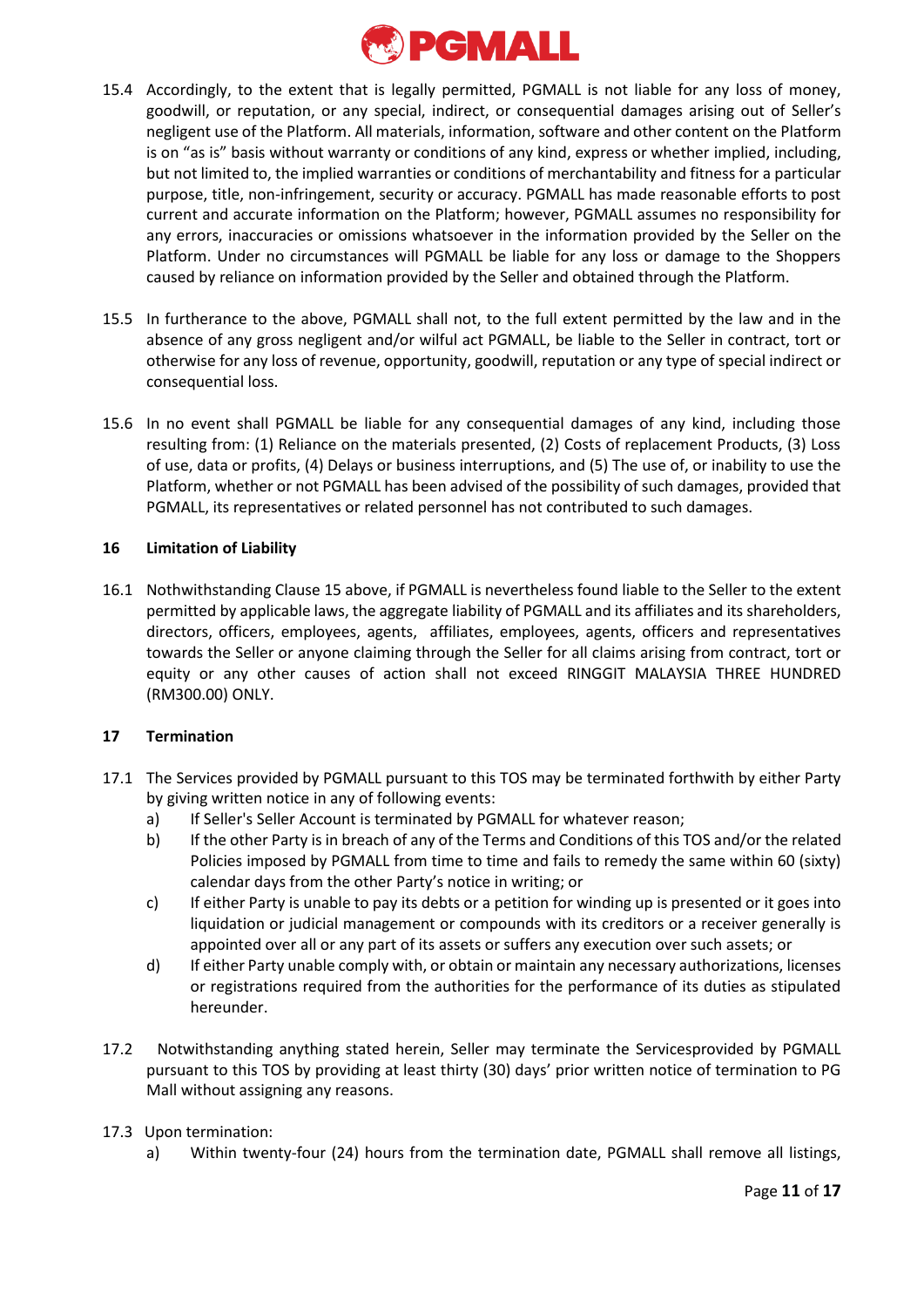

Goods and Intellectual Property Rights of the Seller from the Platform;

- b) Within seven (7) calendar days of the termination date, PGMALL shall provide the Seller with a final summary of the total value of Settlement Amount transacted together with the outstanding Settlement Amount. All orders that have yet to be processed by the Seller and that such Product has not been be shipped out by the Seller shall be cancelled and any payments received from Shoppers shall be refunded accordingly;
- c) Within seven (7) calendar days of the termination date as instructed by the Seller, PGMALL shall delete, destroy or purge all photographs and information provided by the Seller pursuant to this TOS
- 17.4 Notwithstanding any termination for any reason, Parties shall remain responsible for the fulfilment of any claims, payment, debts or matters that by its nature is meant to survive the term of termination.

# **18 Anti Corruption**

- 18.1 Either Party shall not receive or agree to receive from the other Party or offer or give or agree to give to the other Party and/or any public officials any gift or consideration of any kind as an inducement or reward for doing or forbearing to do or for having done or forborne to do any act in relation to the execution of this TOS. A breach of this condition by either Party or by anyone employed by it or acting on its behalf which it has reason to believe has or has attempted to commit an act which is an offence under the Malaysian Anti-Corruption Commission Act 2009 shall entitle the other Party to forthwith terminate the Services at any time by giving immediate written notice to that effect and recover the amount of any loss resulting from such termination.
- 18.2 Either Party shall comply at all times with the applicable laws in Malaysia including, without limitation to Malaysian Anti-Corruption Commission Act 2009, which shall include any of its latest and updated versions and/or those pertaining to anti-corruption and shall inform the other Party in reasonable manner if it learns, or has any reason to know of any violation of such applicable laws that occurred or may have occurred in performing its obligations under this TOS.

# **19 Miscellaneous**

- 19.1 If any provision of this TOS is declared void, invalid illegal or unenforceable by any competent Court of jurisdiction or arbitration, such provision shall be deemed severable and the remaining provisions contained herein shall not in any way be affected or impaired thereby.
- 19.2 Headings are for reference purposes only and do not limit the scope or extent of the relevant section.
- 19.3 Failure to exercise, or any delay in exercising, at any time, any right or remedy provided under this TOS shall not constitute a waiver of that or any other right to enforce the breach of such provision or any of the provision in this TOS or as a waiver of any continuing, succeeding or subsequent breach of any provision or other provision of this TOS and it shall not preclude or restrict any further exercise of that or any other right or remedy. No single or partial exercise of any right or remedy provided under this TOS or by law shall preclude or restrict the further exercise of that or any other right or remedy.
- 19.4 Any dispute, difference or claim between the Parties hereto, arising out of or in any way relating to this TOS, or any breach or alleged breach thereof, shall be settled between the Parties by mutual discussion, negotiation and amicable solution, within 30 (thirty) business days ("Dispute Resolution Period") of such dispute being brought to the notice of the Parties.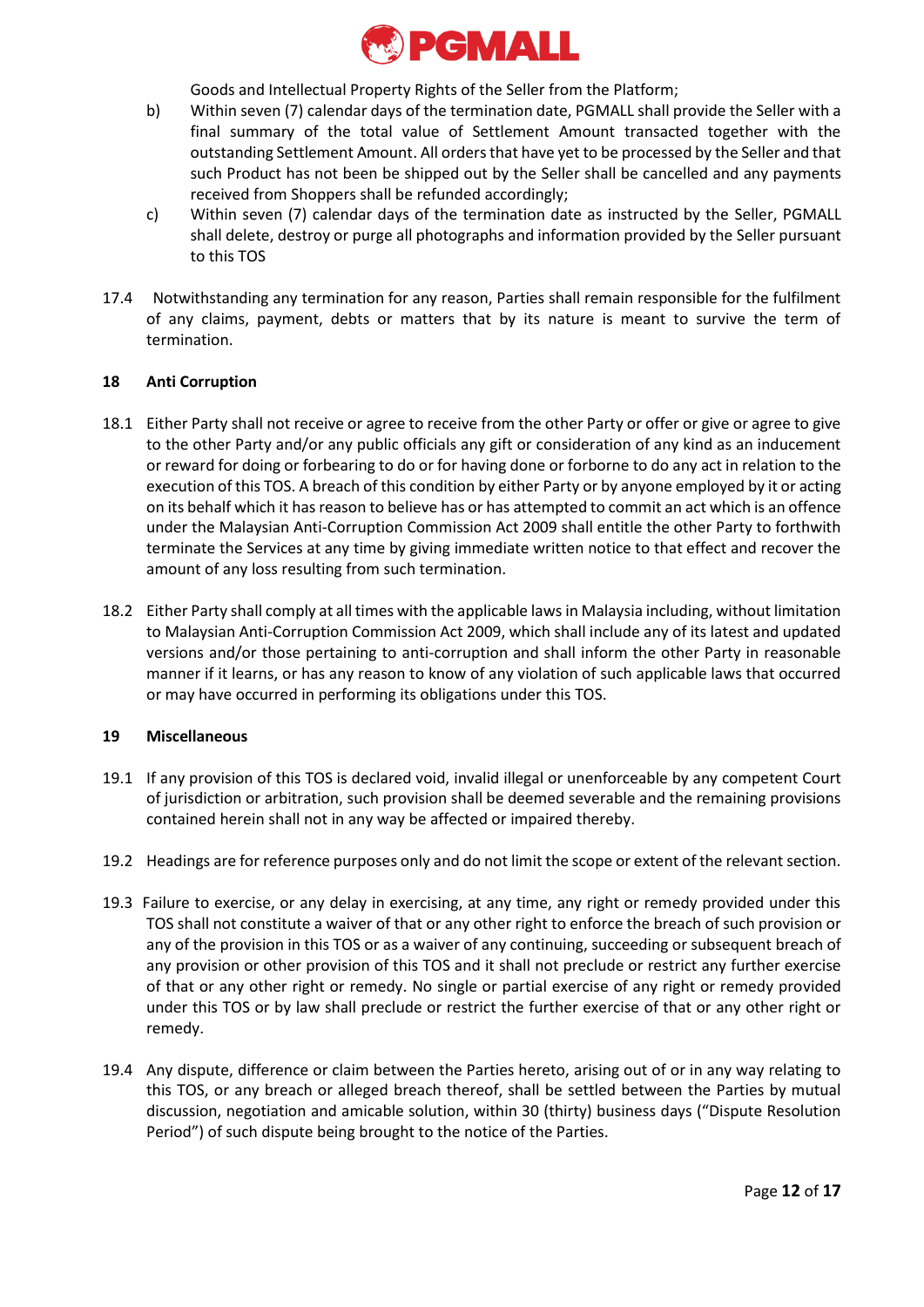

- 19.5 Failure to resolve the dispute within the Dispute Resolution Period will be referred to arbitration, in accordance with the arbitration rules of the Asian International Arbitration Centre, by a sole arbitrator. The arbitration proceedings shall be held in Malaysia. The proceedings of the arbitration are to be held in English.
- 19.6 The non-prevailing Party, as determined by the arbitrator, shall pay all reasonable out-of-pocket expenses (including, without limitation, reasonable attorneys' fees) incurred by the prevailing Party, as determined by the arbitrator, in connection with any dispute unless the arbitrator directs otherwise.
- 19.7 Nothing shall preclude a Party from seeking interim or permanent equitable or injunctive relief, or both, from any court having jurisdiction to grant the same. The pursuit of equitable or injunctive relief shall not be a waiver of the duty of the Parties to pursue any remedy for all claims through the arbitration described in this Clause.
- 19.8 Each Party may only assign any rights or obligations to its affiliates, subject to the terms of this TOS with prior written consent of the other Party.
- 19.9 Neither Party shall be liable for any loss, damage or penalty resulting from delays or failures in the performance of their obligations under this TOS if the delay or failure results from any act of God, war, riot, strike, lockout, industrial action, fire, flood, drought, storm, epidemic, pandemic, technical or system failure, governmental laws or regulations, or any other event beyond the reasonable control of the Parties ("Force Majeure Event(s)"), provided that the Party affected by Force Majeure Event(s) has complied with its obligation under Clause 19.11 below.
- 19.10 The Parties hereto agree to notify the other Party promptly of any such circumstances delaying its performance and to resume performance as soon thereafter as is reasonably practicable. If any Force Majeure Event shall continue for a period exceeding fourteen (14) days, then either Party may at any time thereafter, upon giving notice to the other, elect to terminate the Services.
- 19.11 For the avoidance of doubt, the Parties shall for the duration of such Force Majeure Event(s), be relieved of any obligation under this TOS as is affected by the Force Majeure Event(s) except that the provisions of the TOS shall remain in force with regard to all other obligations under this TOS which are not affected thereby.
- 19.12 The Parties shall, during the term of this TOS and at any time after its termination, not exploit or disclose to any third party any Confidential Information concerning the relations between the Parties, or any confidential information concerning the business and the operating procedures of the Seller or other confidential information which has been obtained as a result of entering into this TOS, except to the extent that such information is in the public domain otherwise than as a result of breach of the provisions of this Clause, provided always that this Clause shall not prevent disclosure of Confidential Information in compliance with any orders from the authorities or to the Party's professional service provider such as lawyers, auditors and consultants.
- 19.13 Parties' engagement under this TOS is on a non-exclusivity basis and the Seller may at any time as it deems fit appoint or engage other entities to provide similar services at its absolute discretion and nothing in this TOS shall create any partnership, joint venture, agency, franchise or sales representative relationship between the Parties.
- 19.14 All schedules and/or appendixes hereto shall be taken, read and construed as an integral part of this TOS. In the event of inconsistency between the Terms and Conditions of this TOS and the schedules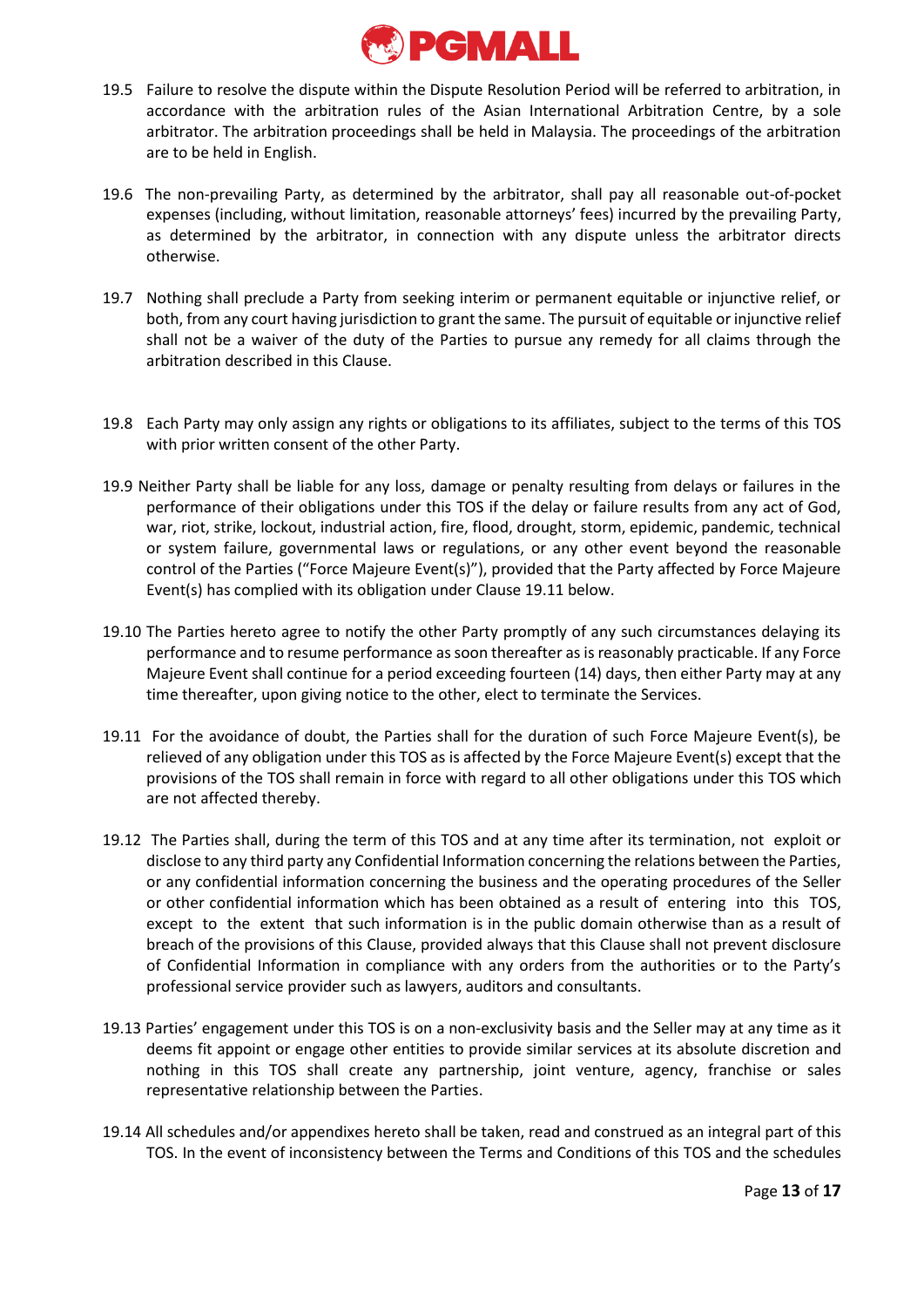

and/or appendixes, the Terms and Conditions of this TOS shall prevail.

- 19.15 This TOS and any updated version of this TOS duly communicated contains the entire agreement between the Parties and supersedes all previous agreements, arrangements and/or understanding between the Parties, and may not be modified or amended except by an instrument in writing signed by the duly authorized representatives of the Parties.
- 19.16 Time, whenever mentioned in this TOS, shall be of the essence.
- 19.17 Unless the context otherwise requires, words importing the singular number shall include the plural and vice versa.
- 19.18 Notices, request or demands.
- (a) Any notice required to be served by either Party hereto on the other Party shall be in writing and shall be deemed sufficiently served if sent by registered post addressed to such other Party at its respective address stated herein or at its last known address in Malaysia or sent by email to the last known email address provided by the Party
- (b) Any notice, demand or request delivered personally shall be delivered to the relevant address specified herein or such other addresses subsequently discovered thereof and shall be deemed to be given at the time of such delivery.
- (c) Any notice, demand or request dispatched by post shall be deemed to have been given forty eight (48) hours after posting .
- 19.19Any reference in this TOS to "writing" or cognate expressions includes a reference to facsimile transmission, letter, email or comparable means of communication.
- 19.20 Each Party acknowledges that, in entering into this TOS, it does not do so on the basis of, and does not rely on, any representation, warranty or other provision except as expressly provided herein, and all conditions, warranties or other terms implied by statute or common law are hereby excluded to the fullest extent permitted by law.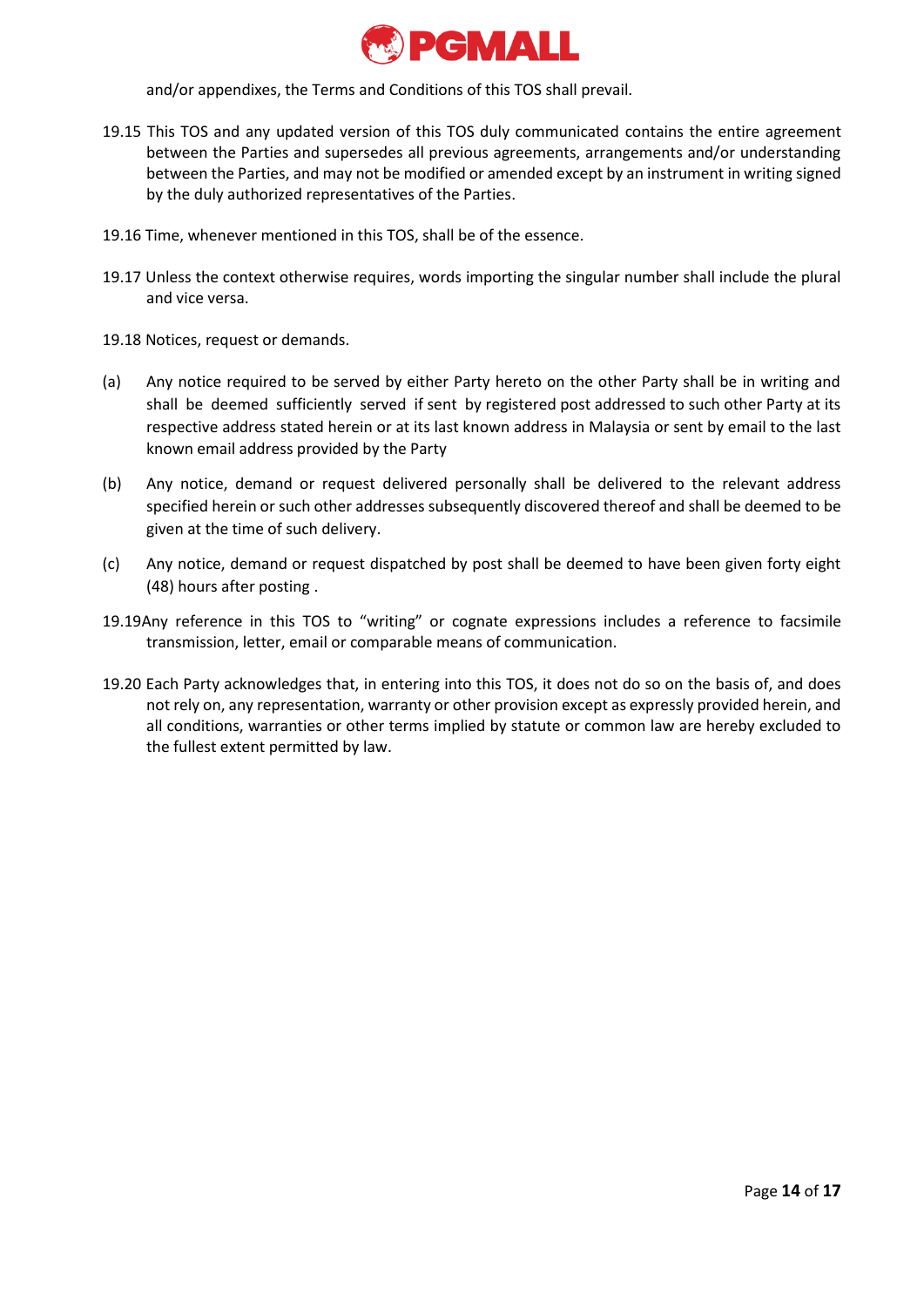

#### 20 **20 Definition**

| <b>Confidential</b><br><b>Information</b>                  |                          | means any information which is disclosed by a Party to the other Party pursuant to or in<br>connection with this TOS or obtained or received by a Party as a result of entering into<br>or performing its obligations under this TOS and the negotiations relating to, or the<br>provisions or subject matter of this TOS, whether orally or in writing, and whether or<br>not such information is expressly stated to be confidential or marked as such, and shall<br>exclude information that is readily available from public domain or received from a third |
|------------------------------------------------------------|--------------------------|------------------------------------------------------------------------------------------------------------------------------------------------------------------------------------------------------------------------------------------------------------------------------------------------------------------------------------------------------------------------------------------------------------------------------------------------------------------------------------------------------------------------------------------------------------------|
|                                                            |                          | party prior to the disclosure by the Party                                                                                                                                                                                                                                                                                                                                                                                                                                                                                                                       |
| Days to Ship                                               |                          | payment status shows "payment<br>means three (3) working days from the date<br>accepted".                                                                                                                                                                                                                                                                                                                                                                                                                                                                        |
| <b>Intellectual</b><br>Property<br><b>Rights</b>           | $\blacksquare$           | all trade mark rights, patent rights, copyrights, trade names, domain names, portrait<br>rights, design rights, utility models, trade secrets, know-how, confidential information,<br>database rights, software rights, semiconductor and / or circuit layout rights and all<br>various other intellectual property rights                                                                                                                                                                                                                                       |
| Platform                                                   | $\overline{\phantom{0}}$ | means PGMALL mobile applications and PGMALL website where the advertising and<br>business activities, including selling and buying of Seller's Products, are being conducted                                                                                                                                                                                                                                                                                                                                                                                     |
| <b>Product</b>                                             |                          | means the Seller's product for sale as posted on the Platform                                                                                                                                                                                                                                                                                                                                                                                                                                                                                                    |
| <b>Settlement</b><br><b>Amount</b>                         | $\overline{\phantom{0}}$ | refers to the amount payable to Seller after deducting Transaction Fee and Tax (if<br>applicable)                                                                                                                                                                                                                                                                                                                                                                                                                                                                |
| <b>Shipment</b><br><b>Estimated</b><br><b>Time Arrival</b> | $\overline{\phantom{0}}$ | means the estimated time for delivery of the Product to the Shopper by the assigned<br>delivery company.                                                                                                                                                                                                                                                                                                                                                                                                                                                         |
| <b>Shoppers</b>                                            | $\overline{\phantom{0}}$ | means the purchasers of the Products who make the purchase through the Platform                                                                                                                                                                                                                                                                                                                                                                                                                                                                                  |
| <b>User</b>                                                |                          | means any party using the Platform                                                                                                                                                                                                                                                                                                                                                                                                                                                                                                                               |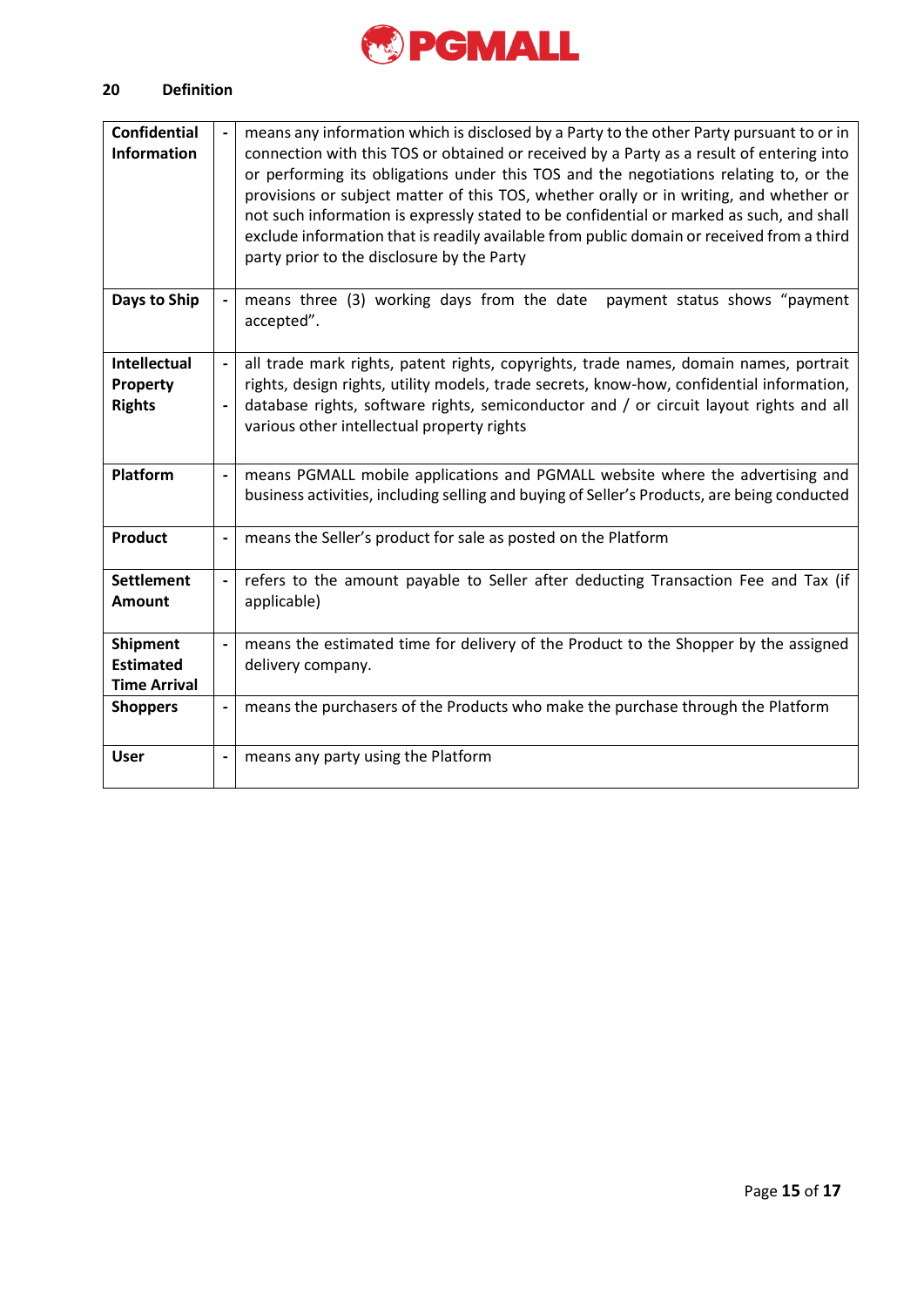

# **APPENDIX 1**

# **PROHIBITED AND RESTRICTED ITEMS**

| <b>Type</b>                    | <b>Particulars and Examples</b>                                                              |
|--------------------------------|----------------------------------------------------------------------------------------------|
| 1. Tobacco, tobacco-related    | (a) Cigarettes including kretek, cigars and e-cigarettes                                     |
| products and nicotine products | (b) Nicotine liquids                                                                         |
|                                | (c) Non-SIRIM certified kits                                                                 |
|                                | (d) Atomisers, tanks, mods and other accessories                                             |
|                                | (e) Tobacco or herb grinder                                                                  |
| 2. Alcoholic drinks            | (a) A valid license must be submitted to, and approved by, PGMall                            |
|                                | (b) Wine, beer, champagne and other spirits which subject to terms                           |
|                                | and conditions                                                                               |
| 3. Pharmaceutical products     | (a) Pharmaceutical products containing substances banned by the                              |
|                                | Ministry of Health including slimming pill, sensual pills, etc                               |
|                                | (b) Unregistered pharmaceutical products where such products                                 |
| 4. Medical devices             | require registration                                                                         |
|                                | (a) Unregistered medical devices                                                             |
|                                | (b) HIV test kits, virus test kits                                                           |
|                                | (c) Dental medical devices including dentist equipment, teeth<br>implants, etc               |
|                                | (d) Infusion and protective instruments including syringes, IV tubing,                       |
|                                | etc                                                                                          |
|                                | (e) Medical imaging equipment including x-ray machine, etc                                   |
|                                | (f) Surgical equipment including bone wax, implantable bone screw,                           |
|                                | etc                                                                                          |
| 5.Drugs                        | (a) Natural drug including marijuana, opium, poppy seed, etc                                 |
|                                | (b) Steroids including testosterone, nandrolone, trenbolone, etc                             |
|                                | (c) Drug paraphernalia including bong, vaporizer, glass pipe, etc                            |
|                                | (d) Drug packaging including marijuana leaf images or text, etc                              |
|                                | (e) Illicit drugs                                                                            |
|                                | (f) Synthetic drugs                                                                          |
|                                | (g) Drug precursors                                                                          |
| 6. Adult materials             | (a) Sex product including sex dolls, realistic looking baby doll,                            |
|                                | sadomasochism products, used underwear, etc                                                  |
|                                | (b) Information containing profane or vulgar language                                        |
|                                | (c) Items depicting or suggestive of bestiality, rape sex, incest or sex                     |
|                                | with graphic violence including pornography, adult video game, adult                         |
|                                | service, child pornography, etc                                                              |
| 7. Weapons                     | (a) Spear and spear head, tear gas spray, pepper spray, chain whip,                          |
|                                | batons, nightsticks, truncheons, catapult, knives longer than 7.6 cm                         |
|                                | (3 inches), sword, dagger, concealed knives and weapons,                                     |
|                                | automatic knife, lock knife, wasp knife, etc                                                 |
|                                | (b) Throwing knife, bayonet, etc                                                             |
|                                | (c) Bow and arrows, crossbows, airsoft guns, blaster guns,                                   |
|                                | slingshots (for sports purposes), etc                                                        |
| 8. Firearms and ammunitions    | (d) Other prohibited weapons<br>(a) Firearms, munitions, military ordnance and heavy weapons |
|                                | including heavy ammo weapons, metal bullet, bomb, blank and                                  |
|                                | dummy cartridges, other ammunition, etc                                                      |
|                                | (b) Replica and other firearms including airsoft gun, paintball guns                         |
|                                | (require license if imported), guns and accessories, tear gas gun,                           |
|                                | cap gun, starting pistol, other lethal guns, antique firearms, toy guns                      |
|                                | (must not resemble real gun), foam-darts gun (must not resemble                              |
|                                | real gun)                                                                                    |
|                                | (c) Firearm accessories including outside appurtenances, inside                              |
|                                | accessories, etc                                                                             |
| 9. Toys                        | (a) Toys without Malaysian Conformity (MC) mark                                              |
|                                | (b) Realistic replicas of guns and accessories                                               |